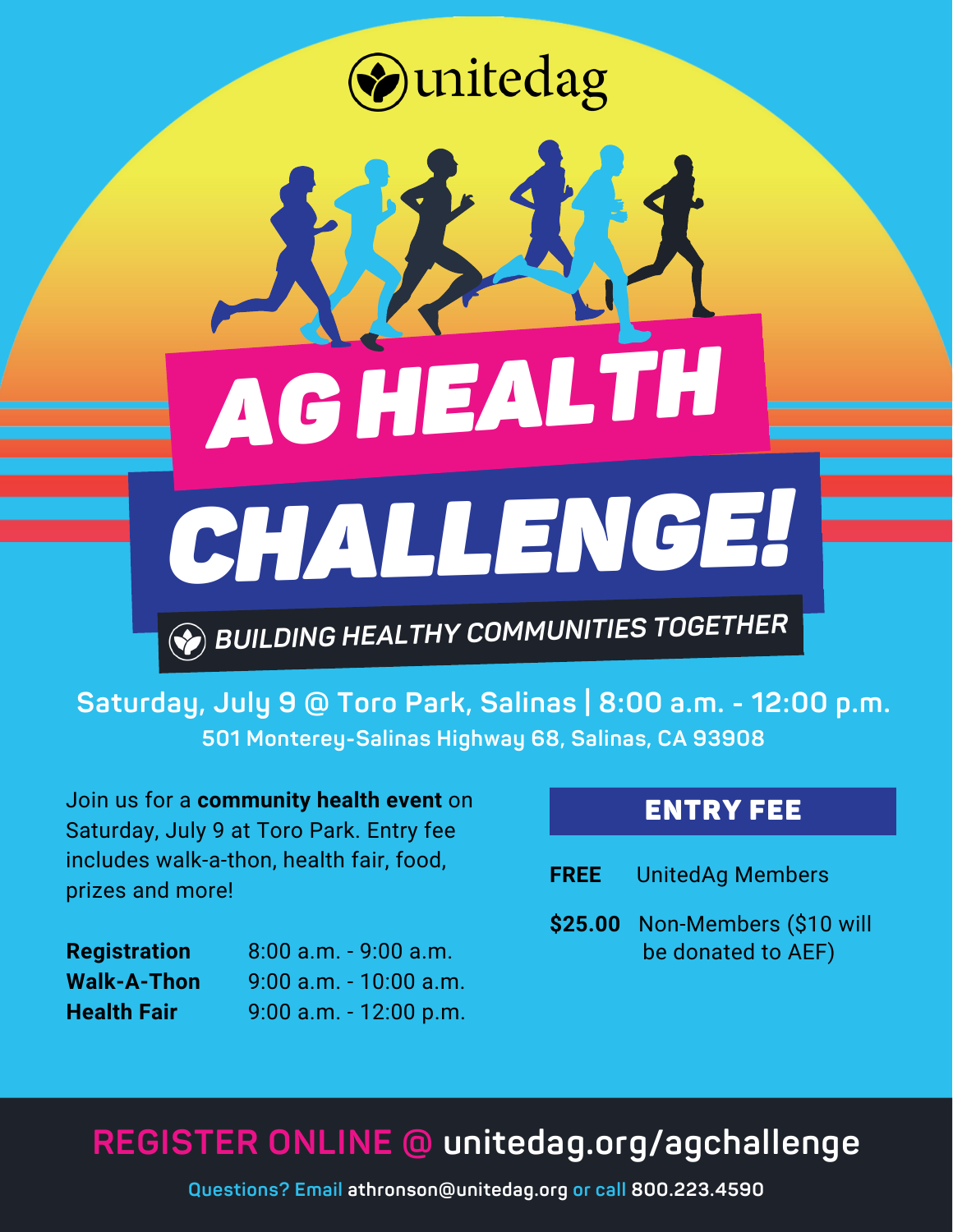

## **REGISTRATION FORM**

**Complete the form below to register.** All participants are required to CHALLENGE! Complete the form below to register. All participants are required to<br>completed COVID-19 self-attestation form within 72 hours before Saturday, July 9, 2022 in order to participate.

| <b>Participant Name</b>                                                                      |                                    |              | Age                                                                                                             | <b>T-Shirt</b><br><b>Size</b> |                                                                              |  |  |
|----------------------------------------------------------------------------------------------|------------------------------------|--------------|-----------------------------------------------------------------------------------------------------------------|-------------------------------|------------------------------------------------------------------------------|--|--|
| Are you a UnitedAg<br>Member?                                                                | <b>Member</b><br><b>Non-Member</b> |              | (Is your employer a member of UnitedAg?)                                                                        |                               | (S, M, L, XL)                                                                |  |  |
| <b>Walk-A-Thon Route Choice</b>                                                              | Short (3k)                         | Long (5k)    | route length for you and your child, if applicable)                                                             |                               | (If you're participating in the Walk-A-Thon, please select a                 |  |  |
| <b>Employer</b>                                                                              |                                    |              | Membership #                                                                                                    |                               |                                                                              |  |  |
| (If you are a UnitedAg member, please ask you employer for their UnitedAg membership number) |                                    |              |                                                                                                                 |                               |                                                                              |  |  |
| <b>Emergency Contact</b>                                                                     |                                    |              | <b>Emergency Contact</b><br><b>Mobile Number</b>                                                                |                               |                                                                              |  |  |
| <b>Mobile Phone</b>                                                                          |                                    | <b>Email</b> |                                                                                                                 |                               |                                                                              |  |  |
| <b>Child Name</b>                                                                            |                                    |              | Age                                                                                                             | <b>T-Shirt</b><br><b>Size</b> |                                                                              |  |  |
|                                                                                              | (Must be age 12 or under)          |              |                                                                                                                 |                               | (We recommend a Small or Medium Size T-Shirt for Children)                   |  |  |
| <b>Amount Due</b>                                                                            |                                    |              | Members and their families are free. \$25 per Non-Member.<br>credit card, will be issued to the email provided. |                               | \$10 of your entry fee will be donated to AEF. A digital invoice, payable by |  |  |

**\*If you would like to register 1-4 participants, please complete one or more forms. If you would like to register 5 or more participants, please email athronson@unitedag.org for assistance.**

### *PARTICIPATION WAIVER*

By registering, I, \_\_\_\_\_\_\_\_\_\_\_\_\_\_\_\_, realize and acknowledge that this is an Event, generally described as Ag Health Challenge (the "Event"). I acknowledge and realize that this Event could be vigorous and hazardous and possibly dangerous to life and limb, and assume the risk for the same. I realize and understand that injuries to myself could occur. With full knowledge of the above facts and warnings, I agree to participate in the Event and assume all risks in and related to that participation. I do hereby for myself, my heirs, assigns, executors and administrators, release and forever discharge the County, and any and all of its respective employees, officers, members, representatives and successors and assigns from any and all claims, demands, losses, damages and/or causes of action by reason of any injury or injuries of whatever nature which have or may be sustained or which have or may occur to myself or my child (if applicable) during the Event. I also hereby release and forever discharge UnitedAg and their respective directors, officers, employees, affiliates, members, agents and representatives from any and all claims, demands, losses, damages and/or causes of action by reason of any injury or injuries of whatever nature which have or may be sustained or which have or may occur to myself or my child (if applicable) during the Event.

**Signature Date** Date of the Contract of the Contract of the Contract of the Contract of the Date of the Contract of the Contract of the Contract of the Contract of the Contract of the Contract of the Contract of the Contr

*(Signature of parent or legal guardian required if under 18)*

**Email this completed form to athronson@unitedag.org.**

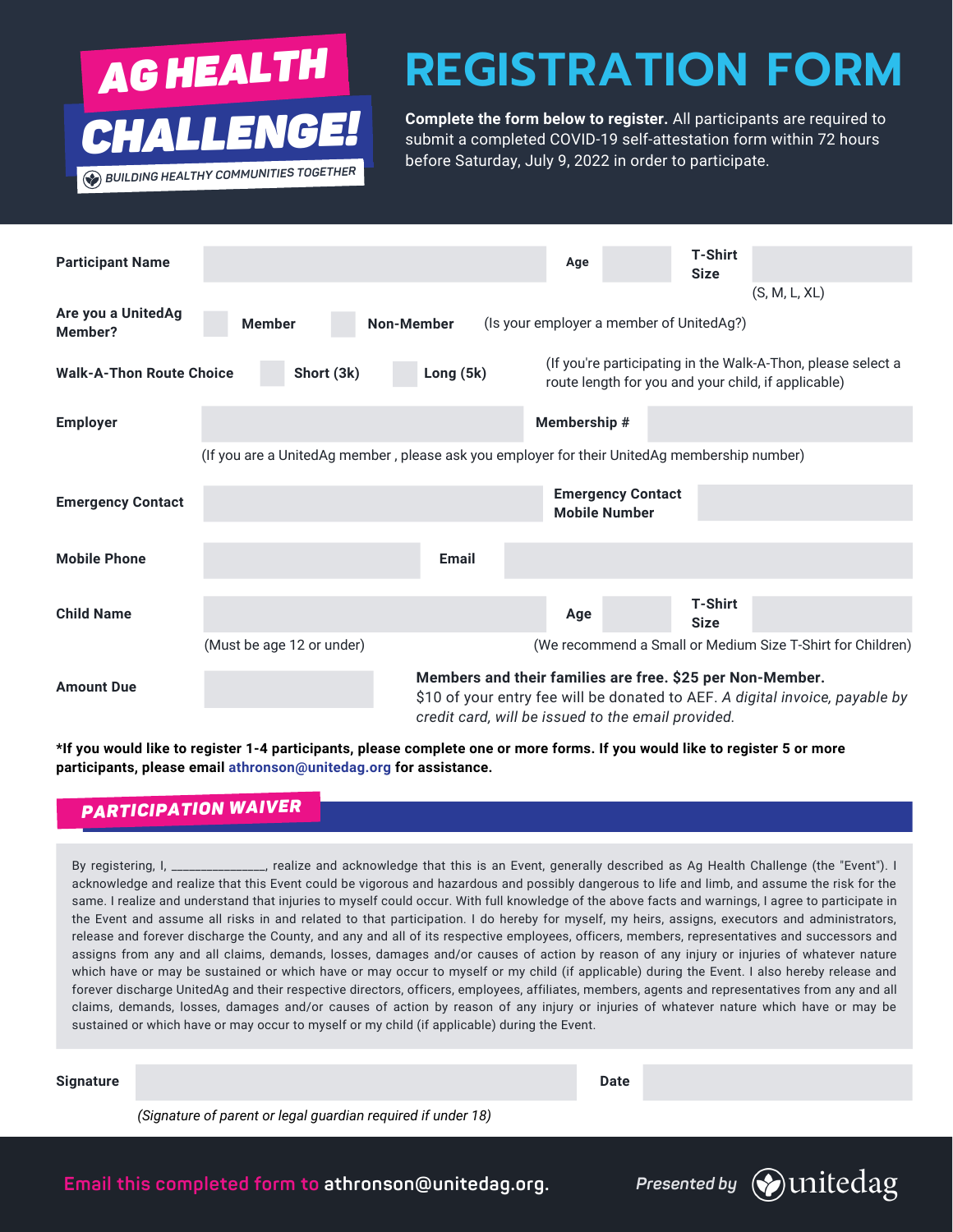# unitedag

*DE SALUD! DESAFÍO*

*CONSTRUYENDO COMUNIDADES SALUDABLES JUNTOS*

**Sabado, 9 de Julio @ Toro Park, Salinas | 8:00 a.m. - 12:00 p.m. 501 Monterey-Salinas Highway 68, Salinas, CA 93908**

Únase a nosotros para un **evento de salud comunitaria** el sábado 9 de julio en Toro Park. ¡La tarifa de entrada incluye caminata, feria de salud, comida, premios y más!

**Registro Caminata Feria de salud** 8:00 a.m. - 9:00 a.m. 9:00 a.m. - 10:00 a.m. 9:00 a.m. - 12:00 p.m.

### TARIFA DE ENTRADA

**GRATIS** Miembros de UnitedAg

**\$25.00** Invitados (\$10 seran donados a AEF)

### **REGÍSTRESE EN LÍNEA @ unitedag.org/agchallenge**

**¿Preguntas? Envíe un correo electrónico a athronson@unitedag.org o llame al 800.223.4590**